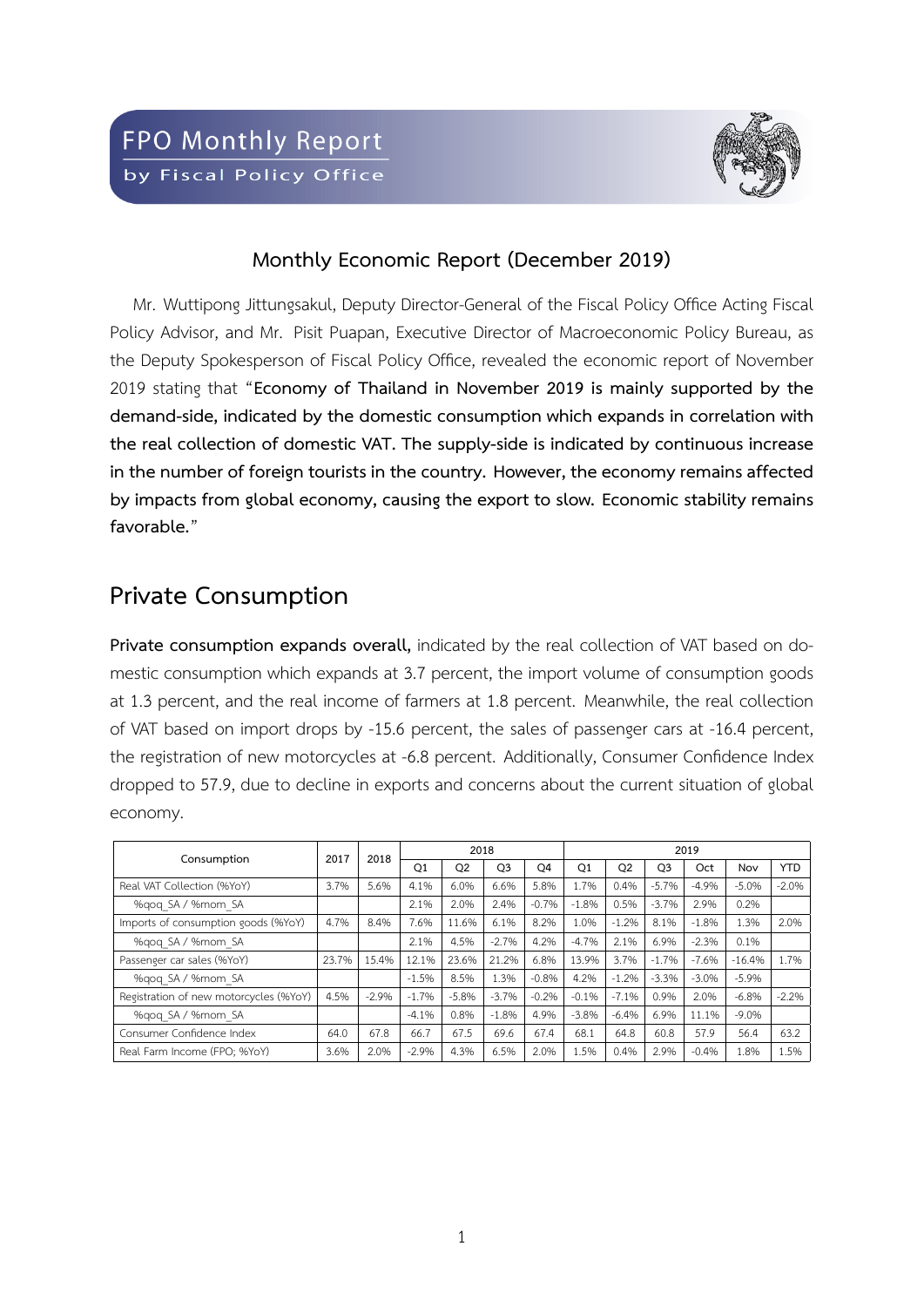#### **Private Investment**

**Private investment remains slow overall.** Investment in machinery and equipment sector is indicated by the sales of commercial cars which decreases by -16.1 percent, while the import volume of capital goods drops at -11.2 percent. Slow of investment in construction sector is indicated by the decline in real collection of estate tax at -6.3 percent, and the sales of cement which, despite slight recovery, still remains slow at -2.2 percent. The construction material price index also slows at -3.1 percent, due to the decreasing price of steel and related products, alongside declining domestic demand.

| Private Investment                            | 2017    | 2018  |       |                | 2018    |         | 2019    |                |          |          |          |            |  |  |
|-----------------------------------------------|---------|-------|-------|----------------|---------|---------|---------|----------------|----------|----------|----------|------------|--|--|
|                                               |         |       | Q1    | O <sub>2</sub> | Q3      | Q4      | Q1      | Q <sub>2</sub> | Q3       | Oct      | Nov      | <b>YTD</b> |  |  |
| Private Investment in Equipment Indicators    |         |       |       |                |         |         |         |                |          |          |          |            |  |  |
| Imports of Capital Goods (volume; %YoY)       | 6.3%    | 3.4%  | 9.1%  | 5.6%           | $-1.1%$ | 0.5%    | $-9.6%$ | $-6.4%$        | $-1.0%$  | 1.0%     | $-11.2%$ | $-5.6%$    |  |  |
| %gog SA / %mom SA                             |         |       | 5.1%  | $-1.4%$        | $-3.5%$ | 0.4%    | $-5.5%$ | 2.5%           | 1.7%     | 5.2%     | $-6.5%$  |            |  |  |
| Commercial Car Sales (%YoY)                   | 7.5%    | 22.2% | 13.0% | 28.2%          | 22.8%   | 25.0%   | 9.5%    | 2.9%           | $-11.3%$ | $-13.5%$ | $-16.1%$ | 0.2%       |  |  |
| %gog SA / %mom SA                             |         |       | 10.5% | 10.0%          | 2.8%    | 0.3%    | $-3.3%$ | 2.8%           | $-11.0%$ | 9.5%     | $-3.8%$  |            |  |  |
| Private Investment in Construction Indicators |         |       |       |                |         |         |         |                |          |          |          |            |  |  |
| Real estate tax collection (%YoY)             | $-0.9%$ | 13.2% | 14.8% | 16.8%          | 10.8%   | 11.2%   | 4.9%    | $-15.6%$       | $-2.3%$  | $-12.8%$ | $-6.3%$  | $-5.6%$    |  |  |
| %gog SA / %mom SA                             |         |       | 6.3%  | 6.4%           | $-1.2%$ | $-0.3%$ | 0.1%    | $-14.3%$       | 13.9%    | $-9.3%$  | 0.7%     |            |  |  |
| Cement sales (%YoY)                           | 1.3%    | 4.6%  | 1.6%  | 4.0%           | 8.8%    | 4.4%    | $-3.0%$ | $-3.9%$        | $-9.2%$  | $-9.0%$  | $-2.2%$  | $-5.4%$    |  |  |
| %gog SA / %mom SA                             |         |       | 1.6%  | $-0.2%$        | 4.8%    | $-1.8%$ | $-5.6%$ | $-0.8%$        | $-1.3%$  | 0.5%     | 2.8%     |            |  |  |
| Construction Material Index (%YoY)            | 1.9%    | 2.6%  | 2.8%  | 3.6%           | 3.2%    | 1.0%    | 0.0%    | 0.0%           | $-2.4%$  | $-3.1%$  | $-3.1%$  | $-1.2%$    |  |  |

# **Fiscal Sector**

**The total government expenditure of November 2019 is 181.3 billion baht**, which consists of: annual expenditure at 154.6 billion baht (current expenditure of 148.9 billion baht and capital expenditure at 5.7 billion baht), and the carry-over budget at 26.7 billion baht.

| Expenditure          | FY2018  | FY2019  |           | FY2018    | FY2019    |           |           |           |          |          |             |  |  |  |  |  |
|----------------------|---------|---------|-----------|-----------|-----------|-----------|-----------|-----------|----------|----------|-------------|--|--|--|--|--|
| (unit: billion baht) |         |         | O3/FY2018 | O4/FY2018 | O1/FY2019 | O2/FY2019 | O3/FY2019 | O4/FY2019 | Oct      | Nov      | <b>FYTD</b> |  |  |  |  |  |
| Total expenditure    | 2.890.5 | 3,007.2 | 738.4     | 670.6     | 963.7     | 730.2     | 661.5     | 687.7     | 368.2    | 181.3    | 549.5       |  |  |  |  |  |
| (96YoY)              | 3.0%    | 4.0%    | 13.3%     | 5.9%      | $-0.4%$   | 15.8%     | $-10.4%$  | 2.5%      | $-21.4%$ | $-19.9%$ | $-20.9%$    |  |  |  |  |  |
| Current Year FY2019  | 2.686.6 | 2.792.1 | 695.6     | 625.9     | 893.0     | 669.2     | 590.2     | 635.9     | 347.5    | 154.6    | 502.2       |  |  |  |  |  |
| (96YoY)              | 4.2%    | 3.9%    | 11.3%     | 2.8%      | $-0.5%$   | 16.8%     | $-15.1%$  | 1.6%      | $-22.4%$ | $-22.6%$ | $-22.4%$    |  |  |  |  |  |
| Current expenditure  | 2.305.8 | 2.411.8 | 603.7     | 518.3     | 817.7     | 569.0     | 497.5     | 516.8     | 337.0    | 148.9    | 485.9       |  |  |  |  |  |
| (96YoY)              | 4.1%    | 4.6%    | 11.5%     | 3.1%      | 0.9%      | 18.8%     | $-17.6%$  | $-0.3%$   | $-20.2%$ | $-17.9%$ | $-19.5%$    |  |  |  |  |  |
| Capital expenditure  | 380.8   | 380.3   | 91.9      | 107.6     | 75.2      | 100.2     | 92.7      | 119.0     | 10.5     | 5.7      | 16.2        |  |  |  |  |  |
| (96YoY)              | 4.4%    | $-0.1%$ | 10.0%     | 1.3%      | $-13.7%$  | 7.0%      | 0.8%      | 10.6%     | $-58.7%$ | $-68.8%$ | $-62.9%$    |  |  |  |  |  |
| Carry-over           | 204.0   | 215.1   | 42.8      | 44.7      | 70.8      | 61.0      | 71.3      | 51.8      | 20.7     | 26.7     | 47.4        |  |  |  |  |  |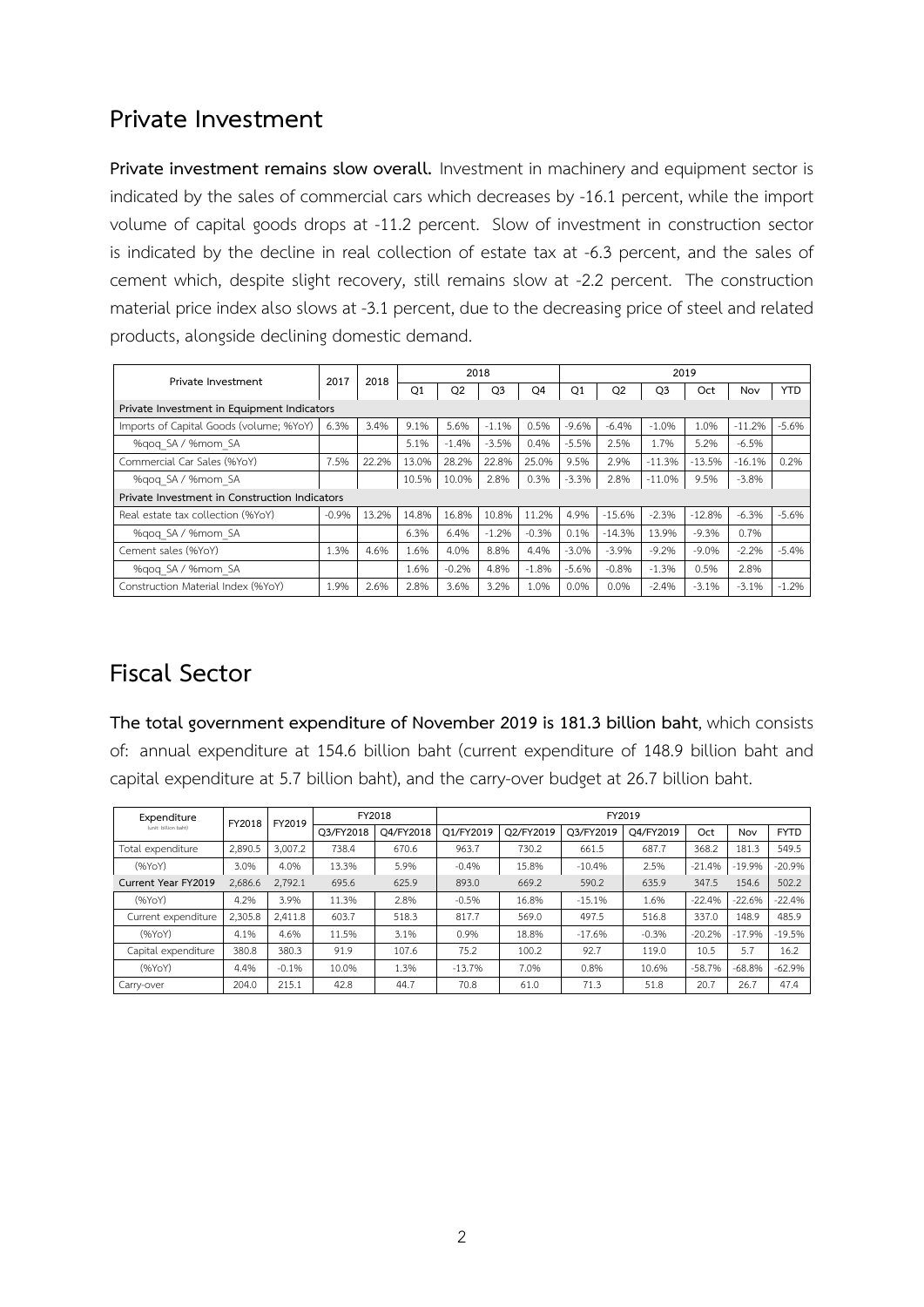### **International Trading**

**International trading slows**, indicated by the real exports value in terms of USD which drops by -7.4 percent, the result from decline in exports of the following products: oil, automobiles and the components, radio signal receivers, gold, rice, para rubber, tapioca, frozen and processed shrimp, etc. In contrast, export of the following products remains growing: fruits and vegetables (frozen and processed), table sugar, beverages, chicken meat (frozen and processed), furniture and the components, motorcycles and the components, non-gold jewelry and accessories, and cosmetics. Main destinations whose export market expands are China, Hong Kong, Taiwan, and the Middle East. The import value in terms of USD drops by -13.8 percent, resulting in the trade surplus at 548.8 million USD.

|                           | Share  | 2017    | 2018    |       |                | 2018           |          |          |                |                | 2019     |          |            |
|---------------------------|--------|---------|---------|-------|----------------|----------------|----------|----------|----------------|----------------|----------|----------|------------|
| Major export destinations |        |         |         | Q1    | Q <sub>2</sub> | Q <sub>3</sub> | Q4       | Q1       | Q <sub>2</sub> | Q <sub>3</sub> | Oct      | Nov      | <b>YTD</b> |
| Total                     | 100.0% | 9.9%    | 6.9%    | 12.2% | 11.2%          | 3.0%           | 2.0%     | $-2.1%$  | $-3.8%$        | $-0.5%$        | $-4.5%$  | $-7.4%$  | $-2.8%$    |
| China                     | 12.0%  | 24.0%   | 2.7%    | 4.1%  | 16.0%          | $-2.3%$        | $-4.8%$  | $-10.4%$ | $-9.1%$        | 2.8%           | $-4.2%$  | 2.3%     | $-4.8%$    |
| <b>USA</b>                | 11.1%  | 8.5%    | 5.5%    | 9.1%  | 6.8%           | 0.1%           | 6.8%     | 32.1%    | 3.3%           | 7.7%           | 4.8%     | $-2.6%$  | 11.5%      |
| Japan                     | 9.9%   | 7.7%    | 13.0%   | 24.9% | 11.3%          | 8.6%           | 8.2%     | $-1.8%$  | $-2.3%$        | 2.9%           | 0.5%     | $-10.9%$ | $-1.4%$    |
| EU.                       | 9.0%   | 8.1%    | 5.1%    | 11.0% | 11.2%          | 2.5%           | $-3.7%$  | $-6.8%$  | $-7.3%$        | $-5.6%$        | $-8.8%$  | $-8.2%$  | $-6.9%$    |
| Australian continent      | 5.1%   | 3.5%    | 2.9%    | 14.0% | 10.3%          | $-3.3%$        | $-7.4%$  | $-11.7%$ | $-7.5%$        | 12.1%          | $-7.1%$  | $-22.0%$ | $-4.5%$    |
| Vietnam                   | 5.1%   | 22.9%   | 11.9%   | 18.7% | 6.7%           | 13.1%          | 10.0%    | 5.8%     | 2.7%           | $-14.1%$       | $-16.8%$ | $-16.2%$ | $-5.4%$    |
| Hong Kong                 | 5.0%   | 7.2%    | 1.8%    | 1.4%  | 9.5%           | 2.8%           | $-6.3%$  | $-13.6%$ | $-5.1%$        | $-5.4%$        | $-3.4%$  | 2.6%     | $-6.8%$    |
| Malaysia                  | 4.6%   | 7.4%    | 12.6%   | 15.5% | 12.6%          | 19.4%          | 3.6%     | $-3.3%$  | $-8.5%$        | $-17.8%$       | $-3.9%$  | $-18.7%$ | $-10.4%$   |
| Indonesia                 | 4.1%   | 8.2%    | 15.9%   | 21.4% | 13.4%          | 19.4%          | 9.8%     | $-9.9%$  | $-18.9%$       | $-13.0%$       | 3.3%     | $-5.9%$  | $-11.7%$   |
| Singapore                 | 3.7%   | 0.8%    | 13.6%   | 12.3% | $-7.6%$        | 24.9%          | 29.2%    | $-10.9%$ | 10.8%          | $-5.8%$        | $-27.1%$ | $-8.7%$  | $-5.8%$    |
| Middle East               | 3.4%   | $-1.8%$ | $-5.1%$ | 11.1% | $-10.3%$       | $-6.2%$        | $-13.7%$ | $-7.3%$  | $-8.3%$        | 2.4%           | 3.7%     | 5.9%     | $-2.9%$    |
| Philippines               | 3.1%   | 8.6%    | 13.9%   | 14.0% | 23.2%          | 23.6%          | $-2.8%$  | $-7.7%$  | $-17.4%$       | $-15.1%$       | $-3.9%$  | $-8.6%$  | $-12.2%$   |
| Africa                    | 3.0%   | 10.9%   | 10.8%   | 21.3% | 22.4%          | 5.3%           | $-2.4%$  | $-4.6%$  | $-11.0%$       | $-12.8%$       | $-9.8%$  | $-19.4%$ | $-10.4%$   |
| India                     | 3.0%   | 25.7%   | 17.8%   | 32.8% | 27.7%          | 14.3%          | $-0.4%$  | 1.3%     | 4.9%           | $-8.1%$        | $-17.2%$ | $-14.1%$ | $-3.1%$    |
| South Korea               | 2.0%   | 14.4%   | 6.0%    | 6.7%  | 12.3%          | 3.0%           | 1.6%     | $-6.6%$  | $-0.3%$        | $-10.3%$       | $-1.1%$  | $-10.0%$ | $-5.6%$    |
| Taiwan                    | 1.6%   | 19.0%   | $-0.9%$ | 11.5% | 1.6%           | $-10.1%$       | $-5.3%$  | $-14.5%$ | $-6.3%$        | 10.0%          | 23.4%    | 6.5%     | $-0.7%$    |
| PS. ASEAN-9               | 27.1%  | 8.9%    | 14.9%   | 15.1% | 13.6%          | 21.8%          | 9.6%     | $-4.5%$  | $-5.9%$        | $-39.7%$       | $-9.3%$  | $-10.3%$ | $-16.0%$   |
| PS. ASEAN-5               | 15.5%  | 6.1%    | 13.6%   | 16.1% | 9.4%           | 20.2%          | 9.3%     | $-7.8%$  | $-8.7%$        | $-12.1%$       | $-8.9%$  | $-11.1%$ | $-9.7%$    |
| PS. Indochina-4           | 11.6%  | 12.9%   | 16.7%   | 13.8% | 19.9%          | 24.1%          | 9.9%     | 0.0%     | $-2.0%$        | $-16.2%$       | $-9.9%$  | $-9.3%$  | $-7.1%$    |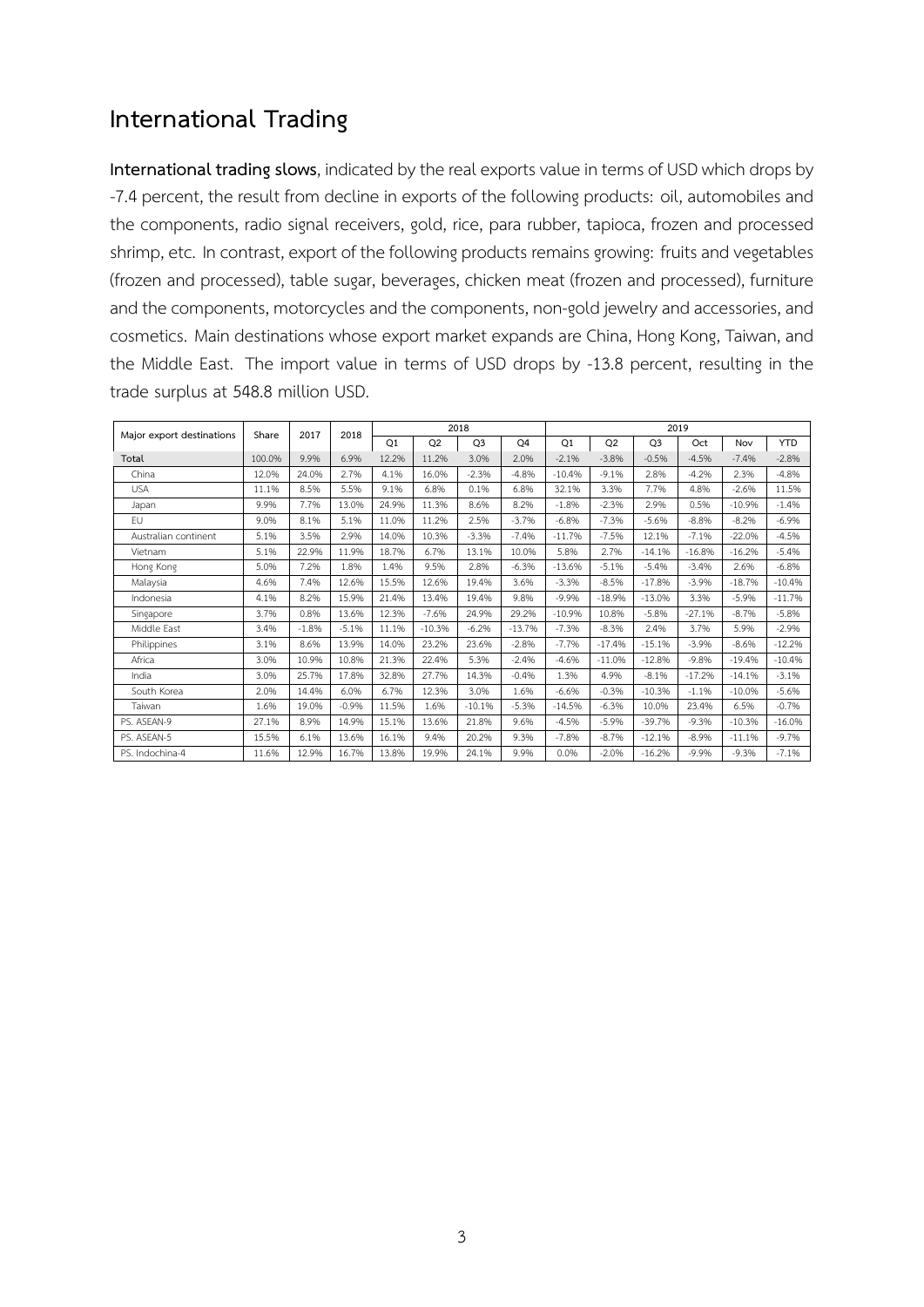## **Supplyside Economy**

**Manufacturing and agricultural sectors remain slow, while the tourism sector continues to grow.** Tourism sector is indicated by the number of inbound foreign tourists in November 2019 at 3.36 million, an increase at 5.9 percent. The highest share of the growth is the number of Chinese tourists, which increases significantly at 18.3 percent. Additionally, tourists from Taiwan, India, and Russia continue increasing. The total revenue from foreign tourists is 166,897 million baht, an increase at 3.0 percent. In contrast, the slow in agricultural sector is indicated by the Agricultural Production Index which drops by -2.7 percent, while the slow in manufacturing sector is indicated by the Manufacturing Production Index which also drops by -8.3 percent. However, the Thai Industries Sentiment Index (TISI) increases slightly to 92.3 from the previous month. This is due to a temporary boost in production to compensate decreasing work days in December, alongside increasing orders and sales both in domestic and foreign markets.

| Growth rate (%YoY; per GDP)                   |      | 2018 |       | 2018           |                |                | 2019           |              |                |         |         |            |  |
|-----------------------------------------------|------|------|-------|----------------|----------------|----------------|----------------|--------------|----------------|---------|---------|------------|--|
|                                               |      |      | Q1    | O <sub>2</sub> | O <sub>3</sub> | O <sub>4</sub> | O <sub>1</sub> | O2           | Q <sub>3</sub> | Oct     | Nov     | <b>YTD</b> |  |
| Agricultural products (%YoY)                  | 6.5% | 8.6% | 10.9% | 11.7%          | 11.3%          | 3.7%           | 2.5%           | $-0.1%$      | 2.0%           | 0.4%    | $-2.7%$ | 0.7%       |  |
| %gog SA / %mom SA                             |      |      | 10.0% | 11.6%          | 10.5%          | 5.3%           | 2.2%           | $-0.4%$      | 1.6%           | 0.3%    | $-1.3%$ |            |  |
| Manufacturing products (%YoY)                 | 1.8% | 3.6% | 5.2%  | 4.5%           | 2.3%           | 2.5%           | $-1.2%$        | $-2.5%$      | $-4.3%$        | $-8.1%$ | $-8.3%$ | $-3.6%$    |  |
| %gog SA / %mom SA                             |      |      | L.8%  | 0.3%           | $-0.2%$        | 0.6%           | $-1.7%$        | 1.1%<br>$-1$ | $-2.0%$        | $-1.2%$ | $-0.8%$ |            |  |
| Thai Industries Sentiment Index (TISI; level) | 86.3 | 91.6 | 90.5  | 90.3           | 92.4           | 93.2           | 95.2           | 95.1         | 92.8           | 91.2    | 92.3    | 93.9       |  |
| Number of inbound foreign tourists (%YoY)     | 9.4% | 7.3% | 15.2% | 8.1%           | 1.7%           | 4.0%           | 2.1%           | .4%          | .2%            | 12.5%   | 5.9%    | 4.4%       |  |
| %gog SA / %mom SA                             |      |      | 14.7% | 7.8%           | 1.6%           | 4.6%           | 1.8%           | .3%          | 7.3%           | 2.5%    | $-1.8%$ |            |  |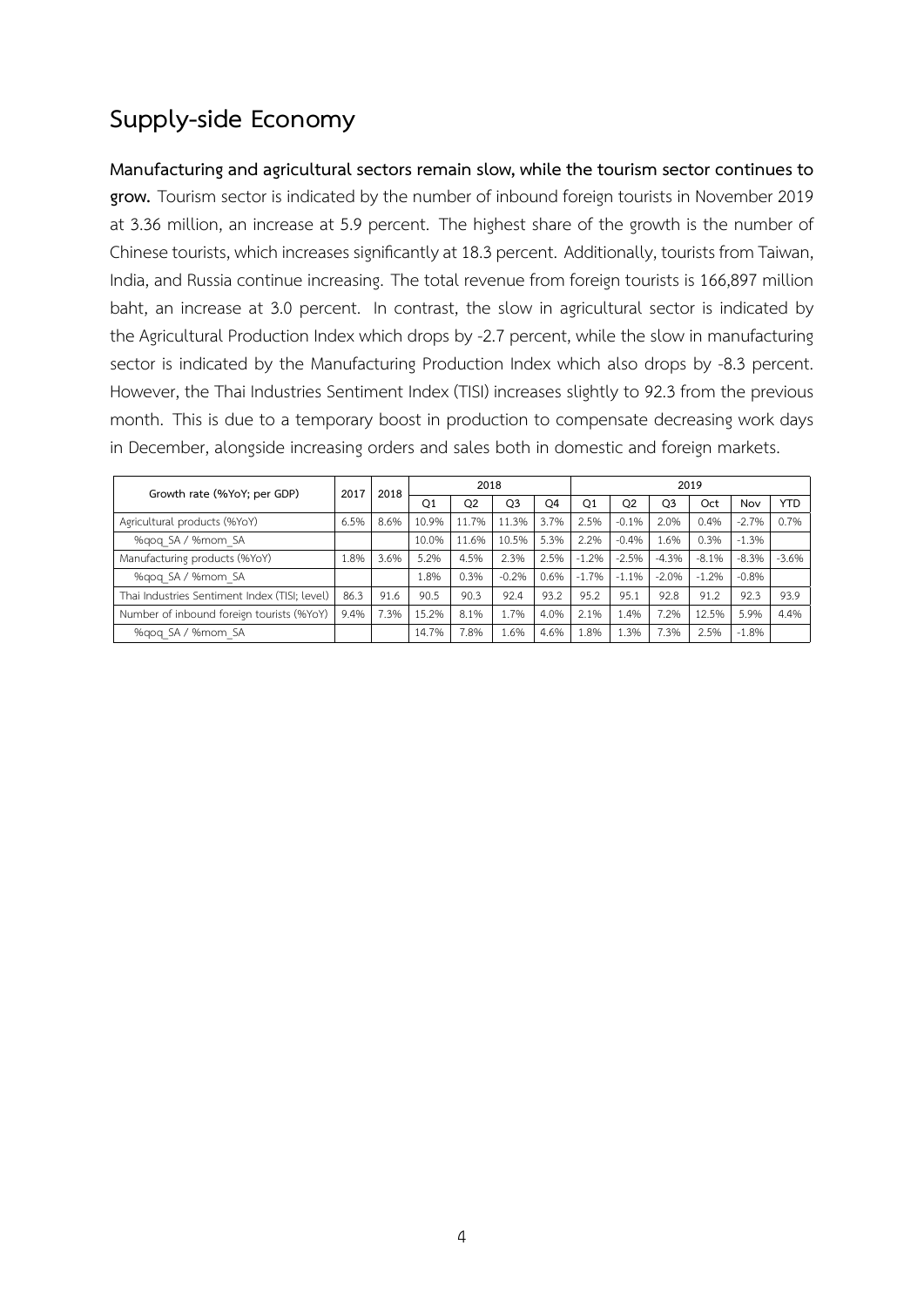### **Economic Stability**

**Internal stability remains favorable**, indicated by the headline inflation at 0.2 percent, a slight increase from the previous month due to the rise in price of foods and non-alcoholic beverages. Core inflation was at 0.5 percent, and unemployment rate is at 1.1 percent of total labors. Public debt at the end of October 2019 is 41.0 percent of total GDP, a number under the regulation of the State Financial and Financial Disciplines Act, B.E. 2561 (2018), which designates the maximum rate at 60 percent. External stability remains stable, and is capable of tackling risks from uncertainty of global economy. This is indicated by international reserves at the end of November 2019 at 221.0 billion USD.

| Economic stability                                         |       | 2018  |       |                | 2018           |       | 2019           |       |                |       |       |            |  |
|------------------------------------------------------------|-------|-------|-------|----------------|----------------|-------|----------------|-------|----------------|-------|-------|------------|--|
|                                                            | 2017  |       | Q1    | Q <sub>2</sub> | O <sub>3</sub> | Q4    | O <sub>1</sub> | O2    | Q <sub>3</sub> | Aug   | Sep   | <b>YTD</b> |  |
| Internal stability                                         |       |       |       |                |                |       |                |       |                |       |       |            |  |
| Unemployment Rate (%)                                      | 1.2%  | 1.1%  | .2%   | 1.1%           | 1.0%           | .0%   | 0.9%           | .0%   | 1.1%           | 0.9%  | 1.1%  | 1.0%       |  |
| Headline inflation (%YoY)                                  | 0.7%  | 1.1%  | 0.6%  | 1.3%           | 1.5%           | 0.8%  | 0.7%           | 1.1%  | 0.6%           | 0.1%  | 0.2%  | 0.7%       |  |
| Core inflation (%YoY)                                      | 0.6%  | 0.7%  | 0.6%  | 0.8%           | 0.8%           | 0.7%  | 0.6%           | 0.5%  | 0.5%           | 0.4%  | 0.5%  | 0.5%       |  |
| Public debt to GDP (%)                                     | 41.2% | 41.9% | 41.2% | 41.0%          | 42.1%          | 41.9% | 41.8%          | 41.3% | 41.1%          | 41.0% | ÷     | 41.0%      |  |
| External stability                                         |       |       |       |                |                |       |                |       |                |       |       |            |  |
| Current balance (billion \$)                               | 44.0  | 28.5  | 14.2  | 4.2            | 3.8            | 6.3   | 12.2           | 5.1   | 9.1            | 2.9   | -     | 29.3       |  |
| International reserves (billion \$)                        | 202.5 | 205.6 | 214.3 | 206.8          | 204.5          | 205.6 | 212.2          | 215.9 | 220.5          | 222.7 | 221.0 | 221.0      |  |
| Net forward (billion \$)                                   | 36.7  | 33.7  | 35.8  | 33.0           | 31.9           | 33.7  | 32.6           | 34.5  | 33.1           | 34.4  | 33.3  | 33.3       |  |
| International reserves to short-term external debt (times) | 2.9   | 3.2   | 3.5   | 3.4            | 3.1            | 3.3   | 3.4            | 3.5   | 3.7            | 3.7   | -     | 3.7        |  |